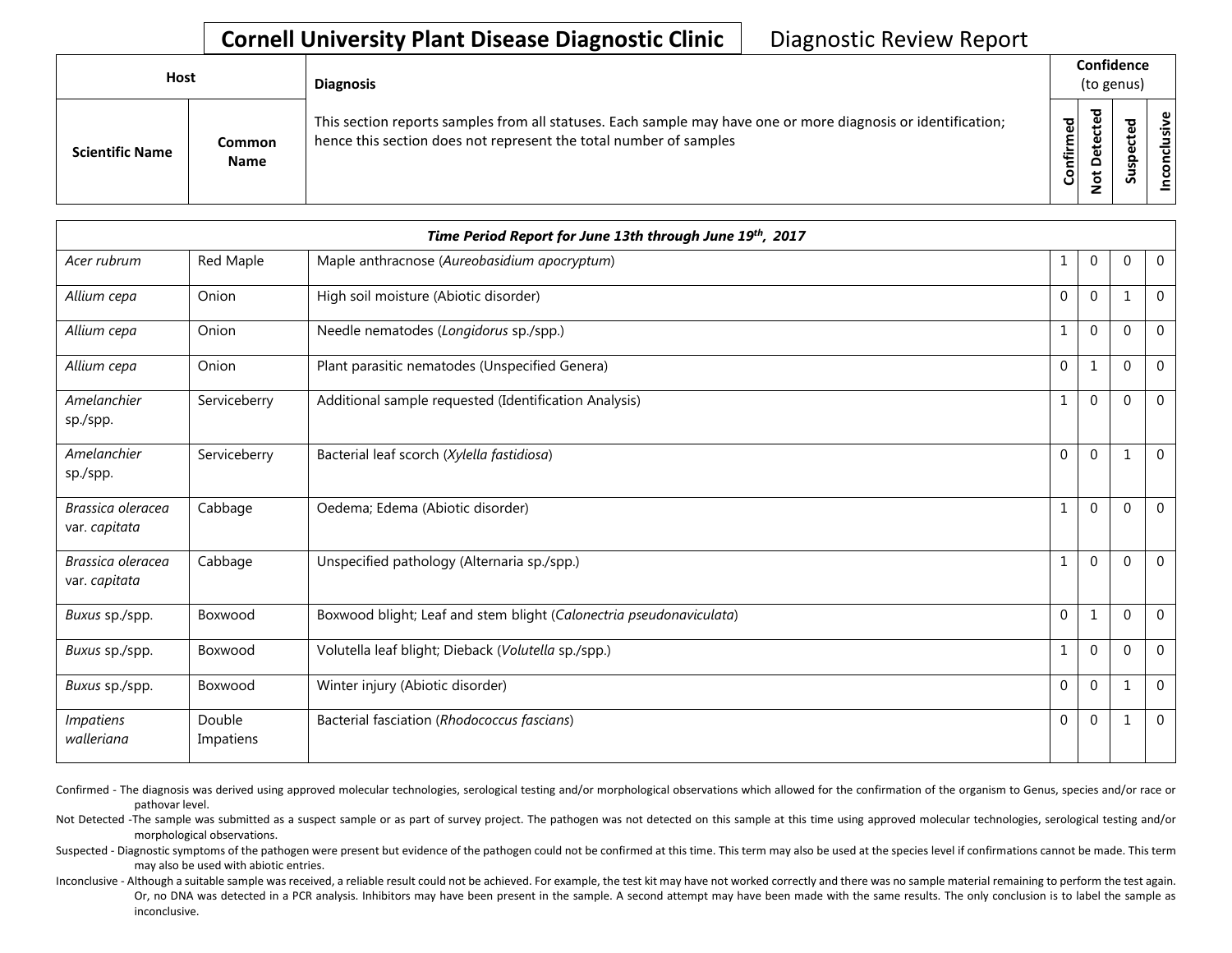## **Cornell University Plant Disease Diagnostic Clinic** | Diagnostic Review Report

| Host |                        |                       | <b>Diagnosis</b>                                                                                                                                                                   | Confidence<br>(to genus) |        |        |  |
|------|------------------------|-----------------------|------------------------------------------------------------------------------------------------------------------------------------------------------------------------------------|--------------------------|--------|--------|--|
|      | <b>Scientific Name</b> | Common<br><b>Name</b> | This section reports samples from all statuses. Each sample may have one or more diagnosis or identification;<br>hence this section does not represent the total number of samples | Confirmed                | ъ<br>Q | ਠ<br>w |  |

| Lycopersicon<br>esculentum | Tomato     | Nutrient imbalance (Abiotic disorder)                             | 0              | 0              | 2              | $\overline{0}$ |
|----------------------------|------------|-------------------------------------------------------------------|----------------|----------------|----------------|----------------|
| Lycopersicon<br>esculentum | Tomato     | Tomato spotted wilt (TSWV) (Tospovirus Tomato Spotted Wilt Virus) | $\Omega$       |                | $\Omega$       | $\mathbf 0$    |
| Pinus sp./spp.             | Pine       | Additional sample requested (Identification Analysis)             |                | 0              | $\overline{0}$ | $\overline{0}$ |
| Pinus sp./spp.             | Pine       | Diplodia tip blight; Canker (Diplodia sapinea)                    | $\mathbf{0}$   | $\overline{0}$ | 1              | $\overline{0}$ |
| Pinus sp./spp.             | Pine       | Unknown abiotic disorder (Abiotic disorder)                       | $\Omega$       | $\Omega$       | 1              | $\Omega$       |
| Rubus sp./spp.             | Raspberry  | Leaf spot (Sphaerulina rubi)                                      |                | 0              | $\overline{0}$ | $\overline{0}$ |
| Spinacia oleracea          | Spinach    | Pythium root dysfunction (Pythium sp./spp.)                       | 0              | 0              | $\mathbf{1}$   | $\overline{0}$ |
| Spinacia oleracea          | Spinach    | Unspecified pathology (Pythium sp./spp.)                          |                | 0              | $\overline{0}$ | $\overline{0}$ |
| Thuja sp./spp.             | Arborvitae | Dieback; Canker (Seiridium sp./spp.)                              | 1              | 0              | $\mathbf{0}$   | $\overline{0}$ |
| Thuja sp./spp.             | Arborvitae | High soil moisture (Abiotic disorder)                             | $\overline{0}$ | $\overline{0}$ | $\mathbf{1}$   | $\overline{0}$ |
| Thuja sp./spp.             | Arborvitae | Root damage (Abiotic disorder)                                    | $\overline{0}$ | $\overline{0}$ | $\overline{2}$ | $\mathbf 0$    |
| Thuja sp./spp.             | Arborvitae | Herbicide injury; Exposure (Abiotic disorder)                     | $\Omega$       | 0              | $\mathbf{1}$   | $\overline{0}$ |
| Thuja sp./spp.             | Arborvitae | Needle dieback (Phyllosticta sp./spp.)                            | $\perp$        | 0              | $\mathbf 0$    | $\mathbf 0$    |

- Confirmed The diagnosis was derived using approved molecular technologies, serological testing and/or morphological observations which allowed for the confirmation of the organism to Genus, species and/or race or pathovar level.
- Not Detected -The sample was submitted as a suspect sample or as part of survey project. The pathogen was not detected on this sample at this time using approved molecular technologies, serological testing and/or morphological observations.
- Suspected Diagnostic symptoms of the pathogen were present but evidence of the pathogen could not be confirmed at this time. This term may also be used at the species level if confirmations cannot be made. This term may also be used with abiotic entries.
- Inconclusive Although a suitable sample was received, a reliable result could not be achieved. For example, the test kit may have not worked correctly and there was no sample material remaining to perform the test again. Or, no DNA was detected in a PCR analysis. Inhibitors may have been present in the sample. A second attempt may have been made with the same results. The only conclusion is to label the sample as inconclusive.